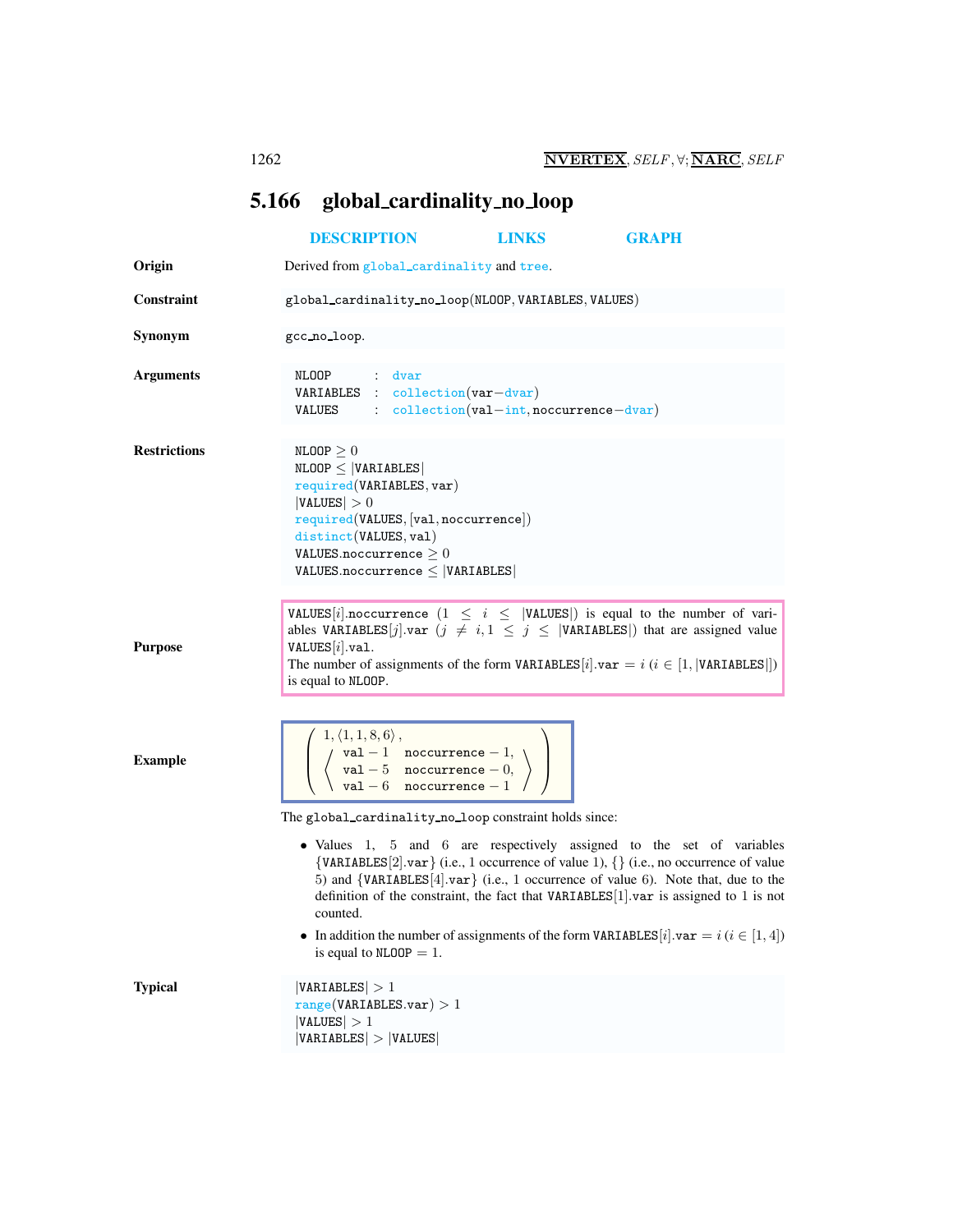## 20051104 1263

<span id="page-1-0"></span>

| <b>Symmetry</b>  | Items of VALUES are permutable.                                                                                                                                                                                                                                                             |
|------------------|---------------------------------------------------------------------------------------------------------------------------------------------------------------------------------------------------------------------------------------------------------------------------------------------|
| Arg. properties  |                                                                                                                                                                                                                                                                                             |
|                  | • Functional dependency: NLOOP determined by VARIABLES.                                                                                                                                                                                                                                     |
|                  | Functional dependency: VALUES noccurrence determined by VARIABLES and<br>VALUES.val.                                                                                                                                                                                                        |
| <b>Usage</b>     | Within the context of the tree constraint the global_cardinality_no_loop constraint<br>allows to model a minimum and maximum degree constraint on each vertex of our trees.                                                                                                                 |
| <b>Algorithm</b> | The flow algorithm that handles the original global cardinality constraint $[342]$ can<br>be adapted to the context of the global_cardinality_no_loop constraint. This is done<br>by creating an extra <i>value</i> node representing the loops corresponding to the roots of the<br>trees. |
| See also         | related: tree (graph partitioning by a set of trees with degree restrictions).                                                                                                                                                                                                              |
|                  | root concept: global_cardinality (assignment of a variable to its position is ig-<br>nored).                                                                                                                                                                                                |
|                  | specialisation: global_cardinality_low_up_no_loop(variable replaced by fixed<br>interval).                                                                                                                                                                                                  |
| <b>Keywords</b>  | <b>constraint arguments:</b> pure functional dependency.                                                                                                                                                                                                                                    |
|                  | constraint type: value constraint.                                                                                                                                                                                                                                                          |
|                  | filtering: flow.                                                                                                                                                                                                                                                                            |
|                  | <b>modelling:</b> functional dependency.                                                                                                                                                                                                                                                    |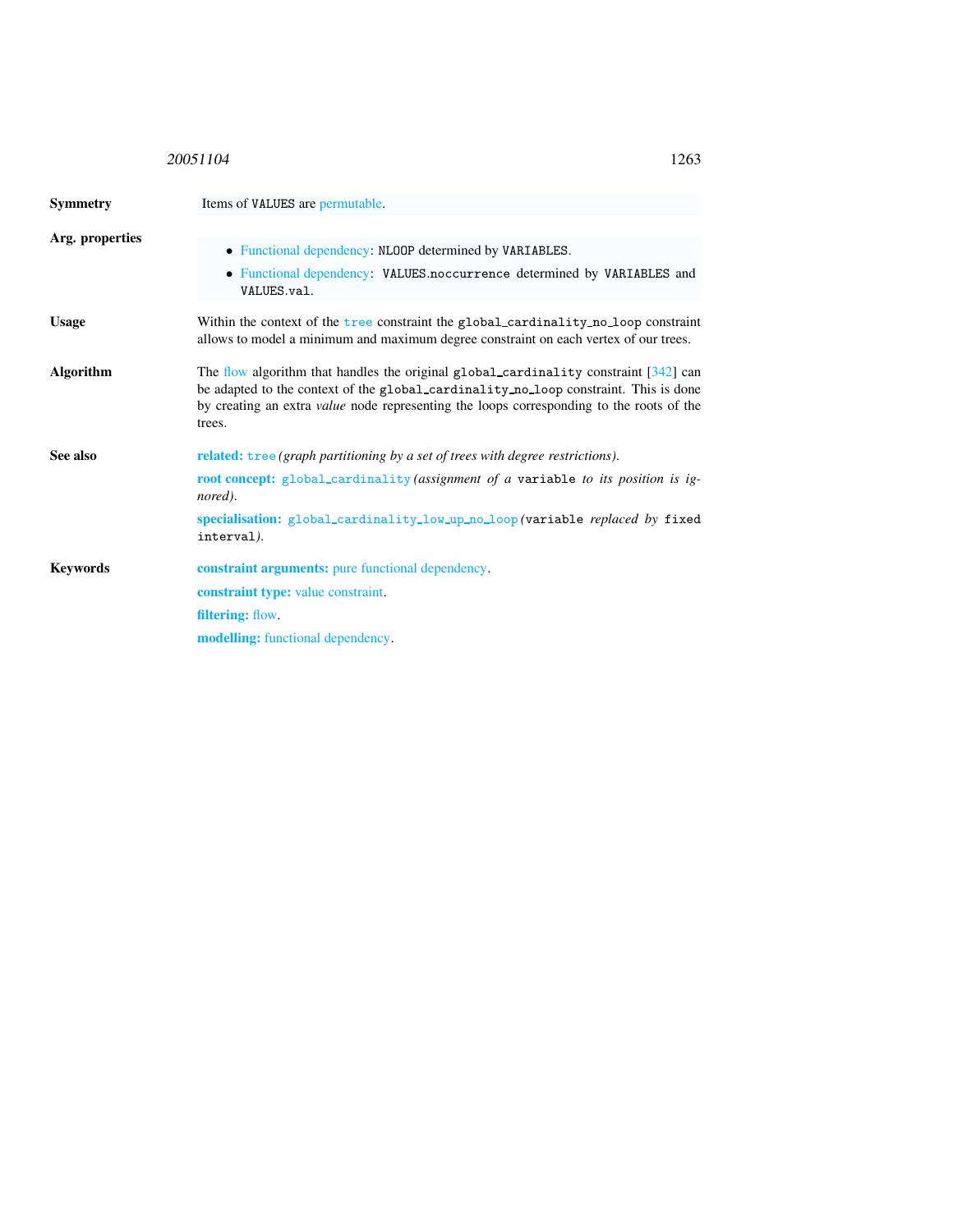<span id="page-2-0"></span>For all items of VALUES:

| Arc input(s)        | VARIABLES                                                                                                                                                        |
|---------------------|------------------------------------------------------------------------------------------------------------------------------------------------------------------|
| Arc generator       | $SELF \mapsto$ collection(variables)                                                                                                                             |
| Arc arity           | 1                                                                                                                                                                |
| Arc constraint(s)   | $\bullet$ variables.var = VALUES.val<br>• variables.key $\neq$ VALUES.val                                                                                        |
| Graph property(ies) | $\mathbf{N} \mathbf{V} \mathbf{E} \mathbf{R} \mathbf{T} \mathbf{E} \mathbf{X} = \mathbf{V} \mathbf{A} \mathbf{L} \mathbf{U} \mathbf{E} \mathbf{S}$ . noccurrence |
| Arc input(s)        | VARIABLES                                                                                                                                                        |
| Arc generator       | $SELF \mapsto$ collection(variables)                                                                                                                             |
| <b>Arc arity</b>    | $\mathbf{1}$                                                                                                                                                     |
| Arc constraint(s)   | $variables.var = variables.key$                                                                                                                                  |
| Graph property(ies) | $NARC = NLOOP$                                                                                                                                                   |
|                     |                                                                                                                                                                  |

Graph model Since, within the context of the first graph constraint, we want to express one unary constraint for each value we use the "For all items of VALUES" iterator. Part (A) of Figure [5.357](#page-2-1) shows the initial graphs associated with each value 1, 5 and 6 of the VALUES collection of the Example slot. Part (B) of Figure [5.357](#page-2-1) shows the two corresponding final graphs respectively associated with values 1 and 6 that are both assigned to the variables of the VARIABLES collection (since value 5 is not assigned to any variable of the VARIABLES collection the final graph associated with value 5 is empty). Since we use the NVERTEX graph property, the vertices of the final graphs are stressed in bold.



<span id="page-2-1"></span>Figure 5.357: Initial and final graph of the global cardinality no loop constraint